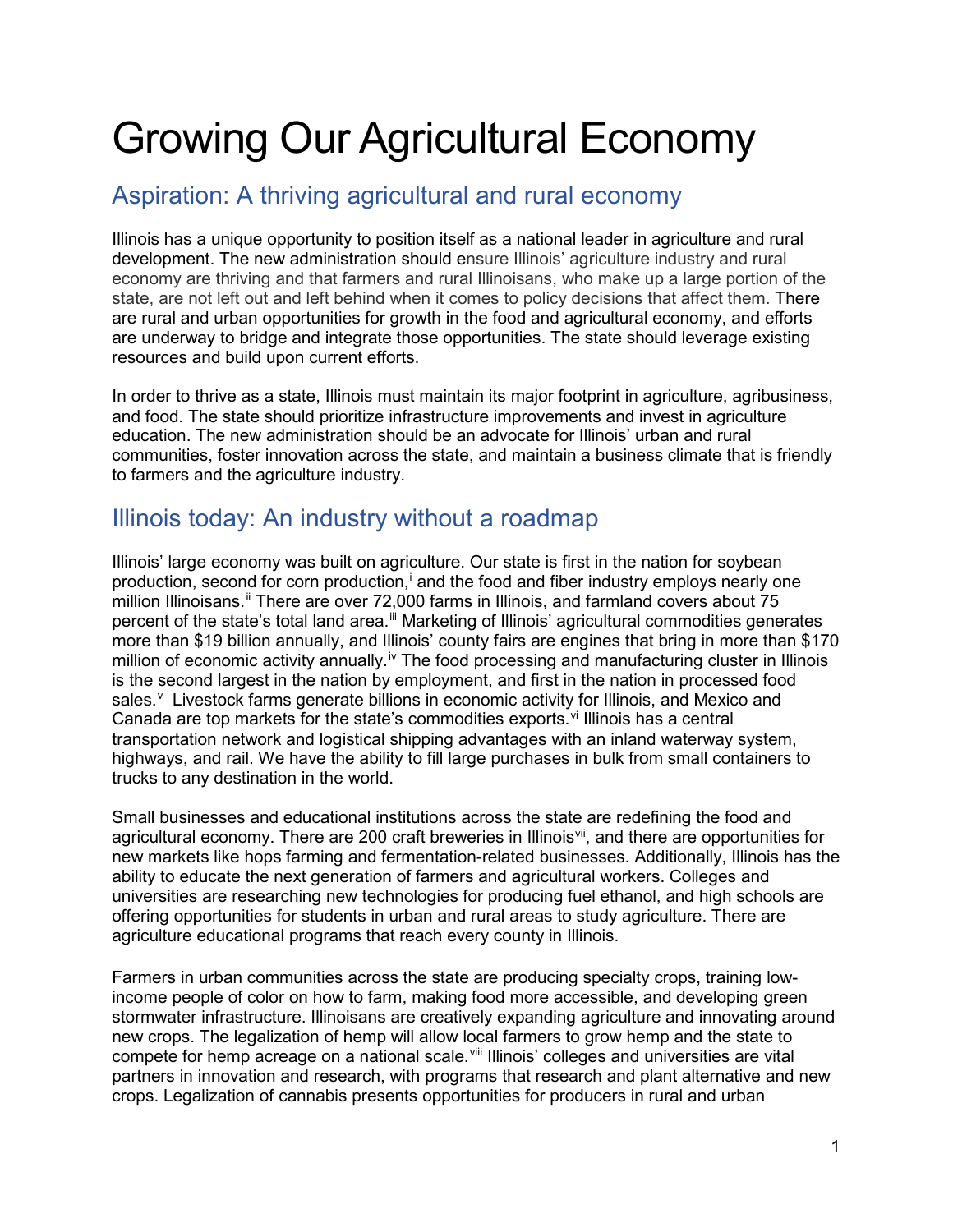communities to expand what they grow.

Despite Illinois' great strengths, an absence of vision and agricultural leadership has left the state without a roadmap. The budget crisis caused cuts to the Illinois Department of Agriculture's operations, promotions, and export marketing<sup>[ix](#page-3-7)</sup> and to agriculture education at colleges and universities across the state, negatively impacting the education programs that support students who want to enter the field of agriculture. County fairs are in desperate need of infrastructure upgrades for fairgrounds.

Additionally, the roads and port districts that farmers rely on to get their products from farm to market need to be upgraded, but Illinois has not had a major capital bill since 2009. An absence of widely available broadband prevents producers from fully utilizing agriculture technology, rural schools from providing optimal education, and the state from retaining businesses and employees outside of Chicago. Food insecurity threatens the health and wellbeing of Illinoisans, and the Trump Administration is waging trade wars that are hurting Illinois farmers. $x$ 

# Principles for agriculture projects

The new administration has an opportunity to advocate for one of the state's largest industries, educate the next generation of farmers, rebuild the state's infrastructure, innovate around agriculture and rural development, and provide regulatory functions that benefit the industry.

The Growing our Agricultural Economy Transition Committee offers key recommendations across five critical areas: marketing, agriculture education, infrastructure and rural development, innovation and market expansion, and taxes and regulations.

# Theme 1: Market and promote agriculture

The new administration should be a cheerleader for one of the state's leading industries. The state should better market and promote Illinois agricultural products and commodities and strengthen the agencies that represent the state's agriculture industry. Specific recommendations include:

# Strengthen the Illinois Department of Agriculture

The new administration should fully fund the Illinois Department of Agriculture so that it can increase capacity, perform its duties, and develop a roadmap for agriculture and agribusiness goals.

# Foster collaboration between IDOA and DCEO

The state should foster collaboration between the Illinois Department of Agriculture and the Illinois Department of Commerce & Economic Opportunity on projects that grow the agricultural economy. These agencies can work with existing agribusinesses across Illinois to leverage connections with up- and downstream vendors, suppliers, and customers. They can also utilize the 80 foreign trade offices in Chicago and lead trade missions to build international networks that encourage the purchase of Illinois agricultural products globally.

# Advocate for the agriculture industry

The governor and IDOA should be stronger advocates to both the federal government and international networks to increase credibility for the agriculture industry at large. The state should promote the state's agribusinesses from a lens of the economic value that agriculture provides to the state and the opportunities Illinois offers for international business expansion.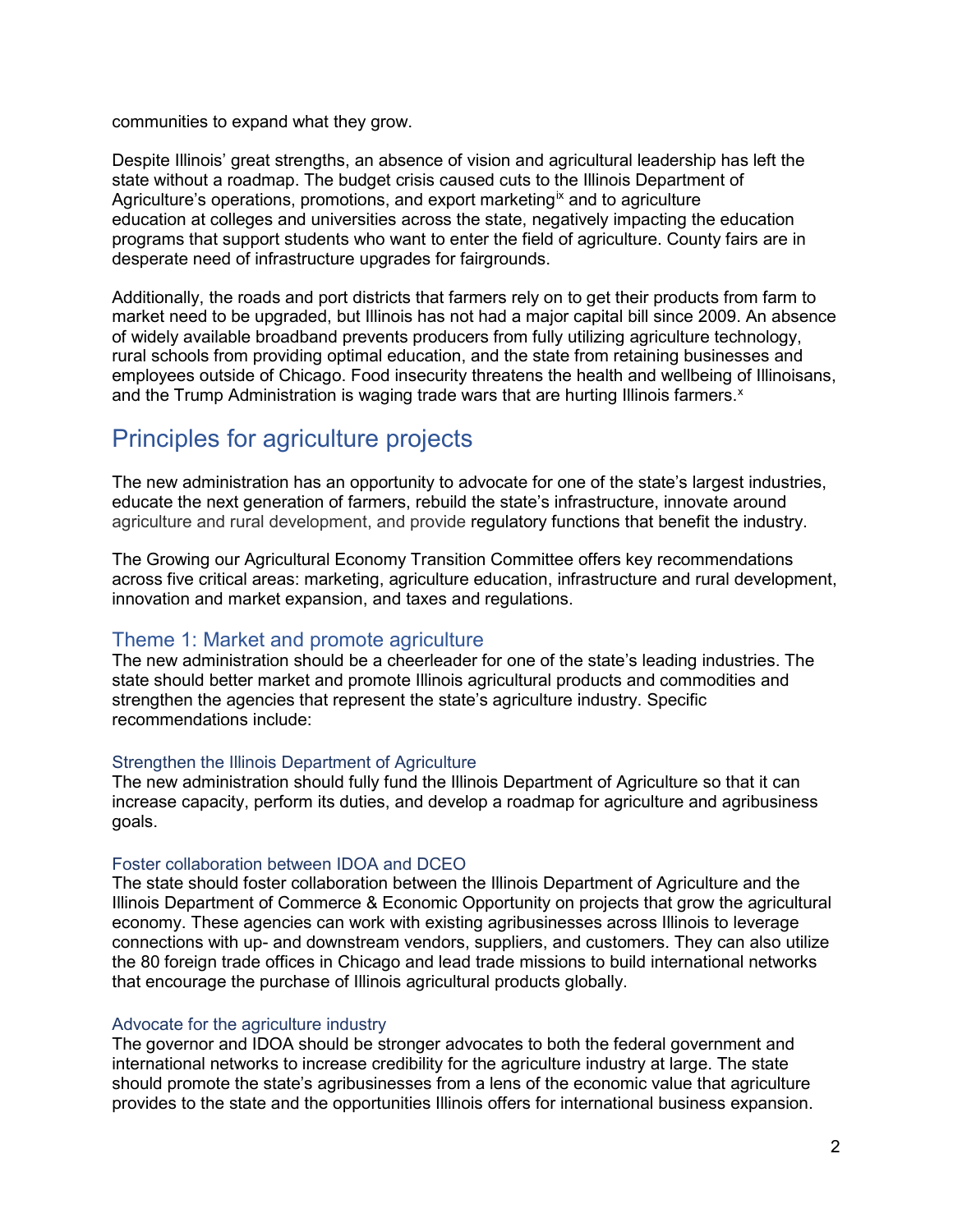The state should encourage new market creation for Illinois products and work with international offices to promote those products.

Near-term actions the state could consider include:

- Support the State of Illinois office in Washington, D.C. so that it can advocate for Illinois' agriculture industry and rural communities.
- Encourage DCEO to focus on traditional grain and livestock promotion as part of their initiatives and have a stronger recruitment role to grow the agriculture business environment in Illinois.
- Ensure strong state agricultural representation on federal commissions, such as the Governors' Biofuels Coalition, National Association of State Departments of Agriculture, and National Association of State Energy Officials.
- Create a Foreign Animal Disease task force so the state can proactively prepare for foreign animal diseases that could enter our state.

# Theme 2: Invest in agricultural education

The new administration should expand investments in agricultural education and incentivize Illinois students to work in agriculture. The new administration should redefine agriculture education as a critical area that encompasses food, agriculture, science, and leadership education. The state should incentivize and prepare educated young people to pursue careers in these areas and become the next generation of entrepreneurs, farmers, storeowners, and workers through the following recommendations:

### Create a job-ready workforce development strategy

Comprehensive labor is in demand across the state, and the new administration should set forth a job-ready workforce development strategy that covers undergraduate and graduate education, youth development, agriculture science, and leadership education.

# Advance vocational training in the 21<sup>st</sup> Century

The state should advance vocational training in the 21st Century by incentivizing new curriculums that are rooted in unique skills and trade certifications, such as computer sciences, auto mechanics, carpentry, and HVAC installation. These opportunities offer students an alternative path to college and viable, successful, good-paying careers*.* The state could encourage school districts to coordinate with local community colleges on vocational training programs.

# Expand the University of Illinois' Extension program

The state should leverage the University of Illinois' Extension program as a vehicle for strengthening rural economies across the state. The program can strategically balance rural and metropolitan needs, draw on traditional strengths, incentivize creative innovation and entrepreneurship, and align interests for positive collaborative impact.

#### Increase opportunities for young farmers

<span id="page-2-0"></span>Young farmers in rural and urban areas face challenges in getting capital to start a farm. The state should provide new opportunities, via programs or grants, for young farmers in traditional agricultural roles or in new urban ventures. The state could consider expanding existing programs and should fully enforce the new law that allows local governments to incentivize farmers in urban agriculture zones.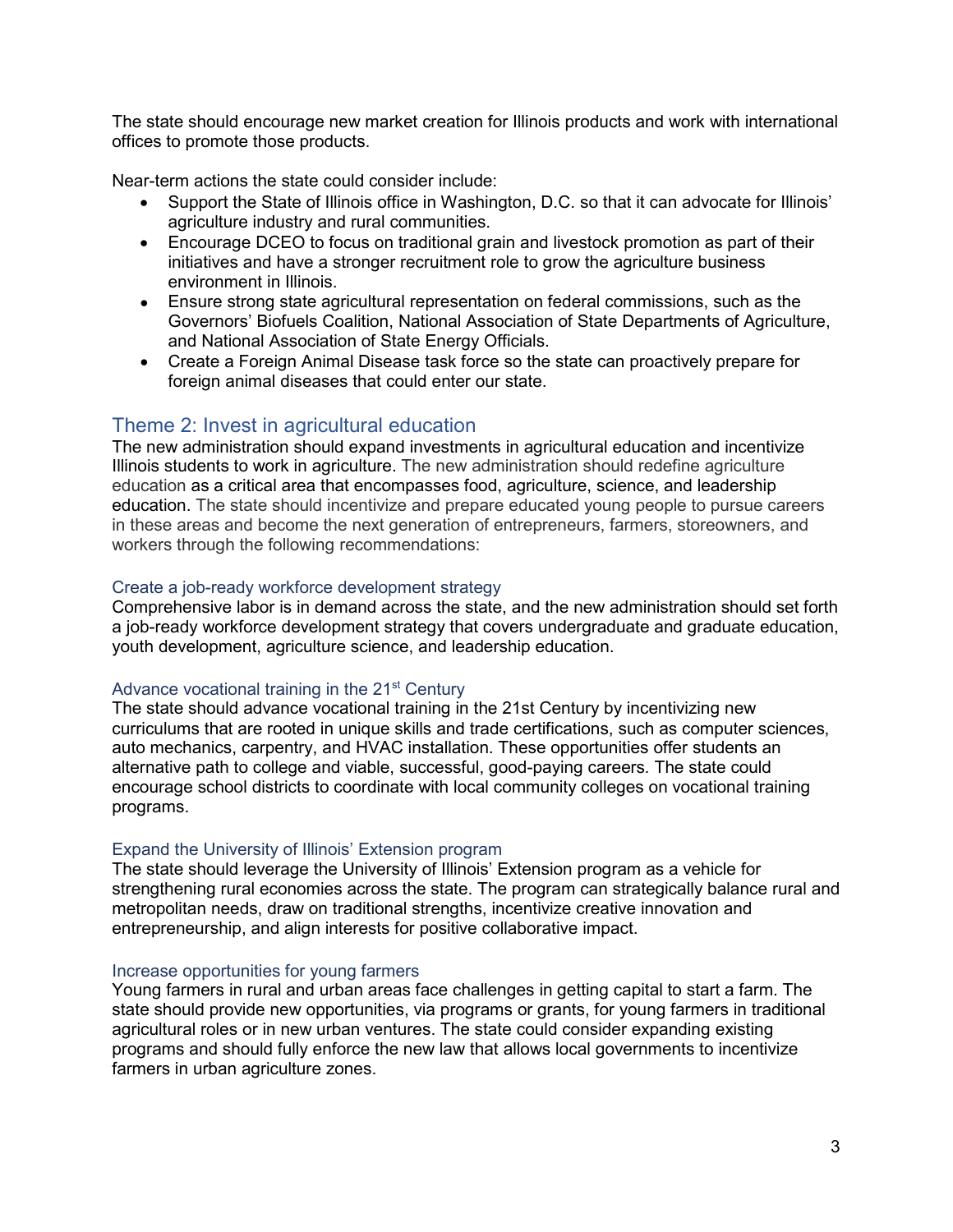# Theme 3: Improve infrastructure and develop rural areas

<span id="page-3-2"></span><span id="page-3-1"></span><span id="page-3-0"></span>The state should improve the infrastructure and rural economy upon which the state's agriculture industry relies. In order to ensure Illinois is setting up farmers and rural Illinoisans for success, the state should consider these recommendations:

#### <span id="page-3-4"></span><span id="page-3-3"></span>Improve state infrastructure and expand broadband

<span id="page-3-7"></span><span id="page-3-6"></span><span id="page-3-5"></span>The new administration should lead the effort to improve state infrastructure through a capital plan that takes into account the needs of state waterways, climate resiliency, and preventing the loss of farmland property value. The new administration could encourage the U.S. Army Corps of Engineers to upgrade lock and dam facilities on major waterways. The state should also improve farm-to-market infrastructure by upgrading rural roads and bridges that farmers rely on to move their products to market, and could work with rural drainage districts to improve field drainage and handle rural road flooding during harvest and planting periods.

<span id="page-3-8"></span>Additionally, the state should find ways to expand broadband to rural residents across Illinois, prioritizing farmers, schools, and small businesses. The state should leverage existing broadband corridors and rural electric cooperative infrastructure and should consider ways to honor private property rights throughout the expansion process. The state could also convene a coalition of businesses, local governments, schools, and hospitals to determine upload and download speeds and identify gaps in access across the state.

#### Create a rural innovation fund

The new administration should partner with colleges and public universities to create an innovation fund that would allow Illinois' 62 non-metropolitan counties to develop, pilot, and test new interdisciplinary, targeted, and flexible models that could be scaled on a statewide level. The program should be multi-disciplinary and leverage government, organizational, and academic sectors.

# Theme 4: Promote a culture of innovation and expand markets

Illinois should leverage advances within and outside the existing agricultural and food ecosystem. In order to ensure the state is innovating around agriculture and rural development, it should consider these recommendations:

#### Ensure farmers are partners in the cannabis legalization process

As the state looks toward the legalization of cannabis, it should ensure Illinois farmers are a partner in the process. Initially, the state could lead an effort to compete for hemp acreage on a national scale. The new administration should prioritize the revision and approval of Illinois Industrial Hemp Rules so that farmers can confirm their spring planting intentions, register with IDOA, and purchase equipment. The new administration should also prioritize consumer safety while legalizing cannabis and scale up the current Illinois Medical Marijuana regulatory structure for recreational use.

#### Expand urban agriculture across the state

The state should expand urban agriculture across the state to address food deserts. It could establish a healthy food development program to expand access to healthy foods in eligible areas, eliminate food deserts, and create jobs and businesses in struggling areas of the state. It could also consider creating a program to assist new urban or rural farmers or farmers wishing to learn to grow another crop, especially food or medicine, in learning to do so while connecting and exposing them to new markets, capital, and technical assistance. The state should also implement the Food Safety Modernization Act (FSMA) in a way that ensures black and brown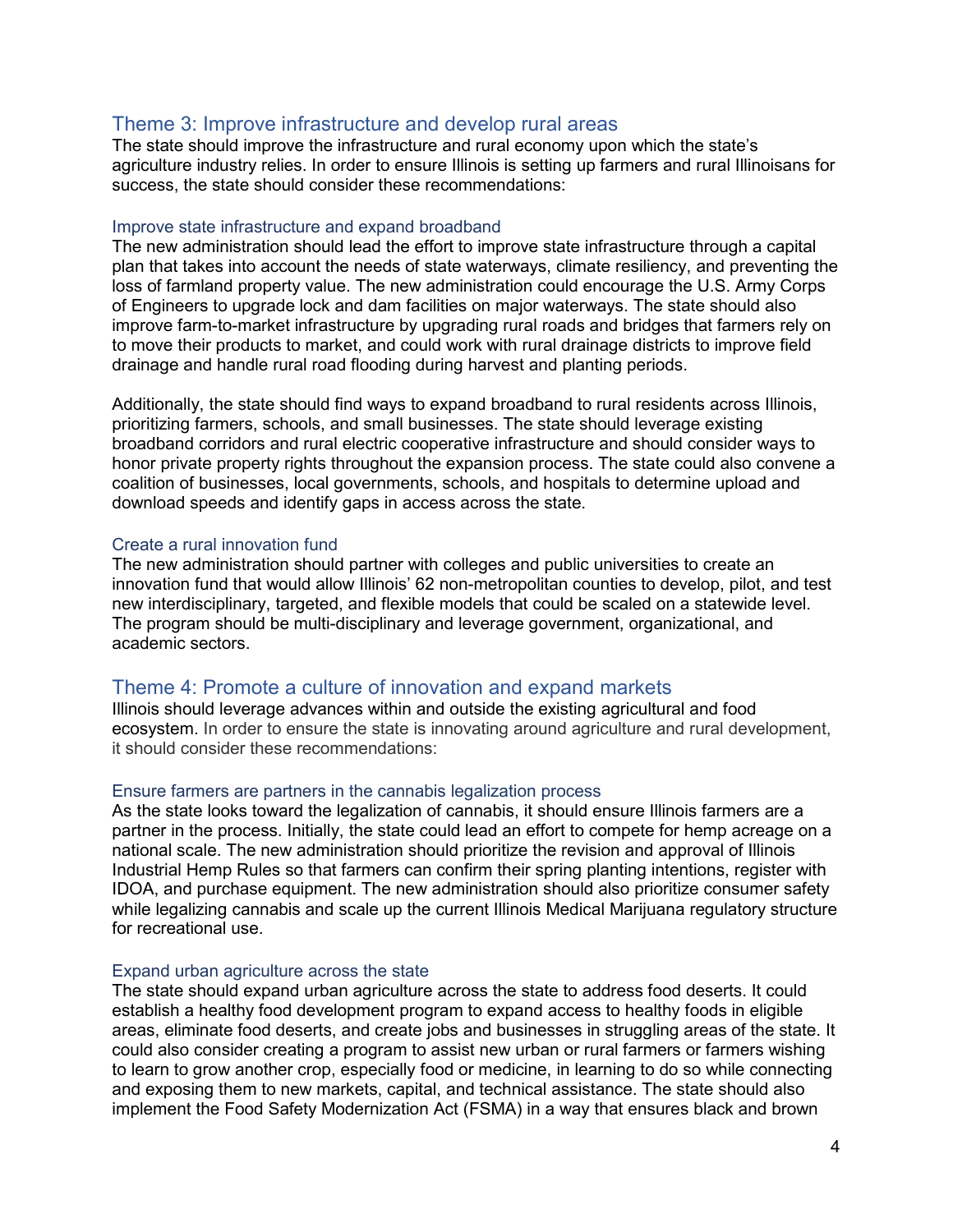communities are able to compete to provide safety compliance and should ensure Illinois takes advantage of U.S. Food and Drug Administration funding for FSMA.

# Accelerate the development of new technologies and expand into new markets

The state should develop an integrated, statewide, public-private strategy to accelerate the development of new technologies, address consumer expectations, and expand into new markets. The state could establish a group, comprised of production groups, agribusinesses, and higher education institutions, to recommend a farm-to-market development plan that addresses the changing preferences of consumers. It could also consider creating a chemical and bioproduct production incentive program for new chemicals and processes based on Illinois agricultural products, like corn and soybeans.

Near-term actions the state could consider include:

• Charge IDOA with centralizing existing recommendations from stakeholders to determine best practices for the agricultural industry.

# Theme 5: Maintain and improve taxes and regulations that support agriculture

The state should maintain fair taxation and provide regulatory functions that benefit farmers, consumers, and agricultural industries. The state should consider these recommendations:

# Maintain fair and equitable property taxation for farmers

Farmers are economic drivers, and the state should create a supportive business climate for producers to maintain their competitiveness in the state. Specifically, the state should maintain the Illinois Farmland Assessment Act, protect sales tax incentives for agricultural inputs and equipment, and maintain a balanced process for siting livestock farms through the Livestock Management Facilities Act.

Near-Term Actions:

 $\overline{a}$ 

• The committee recommends that the new administration support a sales tax credit for ethanol fuel blends greater than 10 percent, but less than 50 percent, like E15.

# Conclusion: Guiding Illinois' agricultural economy toward success and modernization

The state should begin to redefine agriculture across education, new markets, and rural development. In order for the industry to thrive, the state should support agriculture innovation and better promote the industry as a whole. Key recommendations include:

- Market and promote Illinois' agricultural products and commodities and strengthen the agencies that represent the state's agriculture industry.
- **Invest in agriculture education and incentivize Illinois students to work in agriculture.**
- Improve the infrastructure and rural economy upon which the state's agriculture industry relies.
- Promote a culture of innovation and expand agricultural markets in the state.
- Maintain and improve taxes and regulations that support farmers and the agriculture industry.

If Illinois can strengthen and expand its number one industry, it can be a national leader and maintain its footprint in agriculture, agribusiness, and food.

 $\frac{1}{1}$  https://wrex.com/category/2018/12/30/illinois-farmers-hope-for-trade-tensions-to-ease-in-2019/